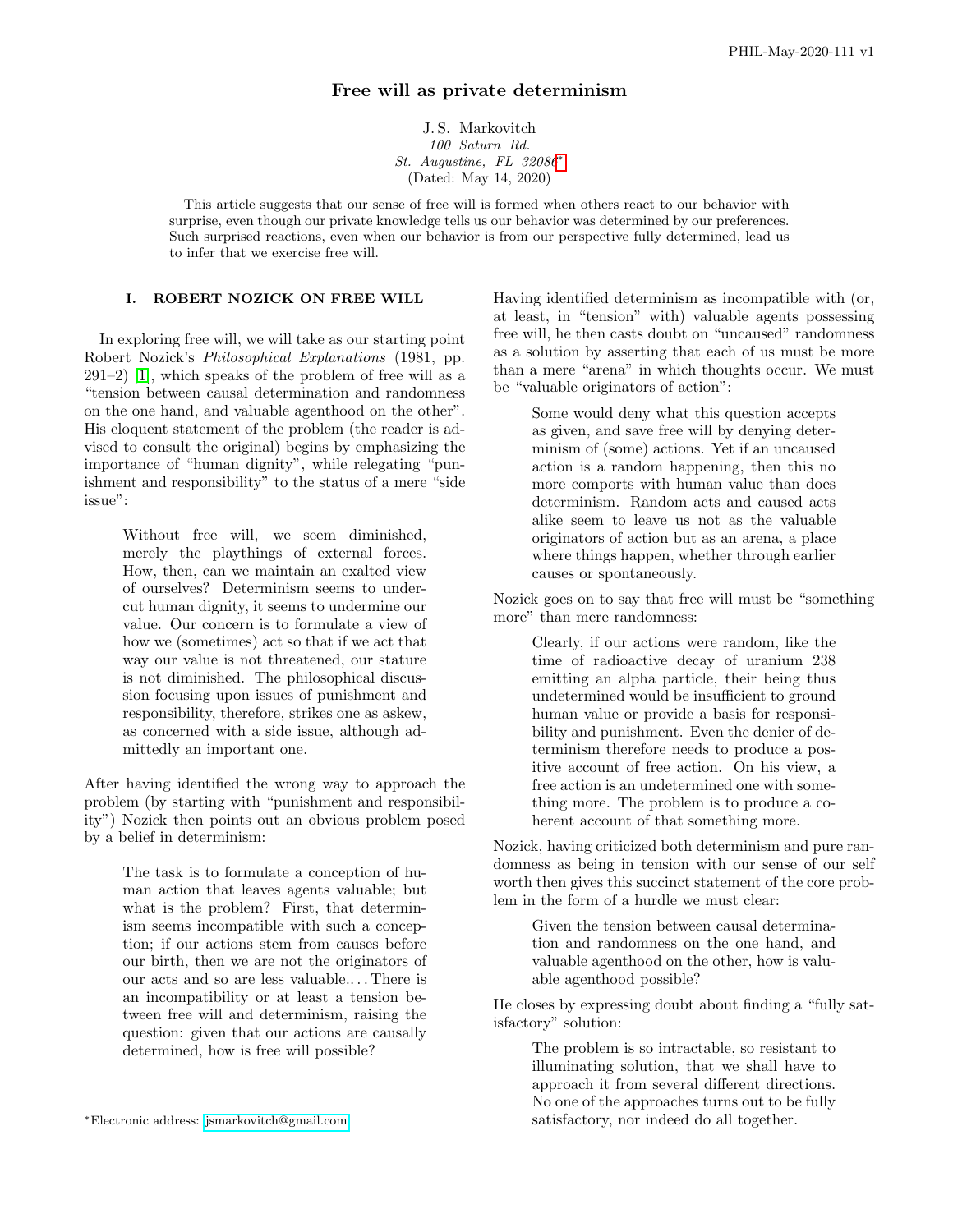#### II. PRIVATE DETERMINISM

Nozick applies the word "intractable" to the problem of free will with good reason: If our actions are:

- determined, then they are merely mechanical.
- random, then they are devoid of purpose.

Moreover, any mere blending of randomness with determinism seems to provide no relief. To the extent that our actions are:

- determined, then they are merely mechanical.
- random, then they are devoid of purpose.

How then to resolve Nozick's "tension between causal determination and randomness on the one hand, and valuable agenthood on the other"?

Introspection provides some insight: We as individuals are capable of knowing more about our future actions than others know; and, conversely, others know more about their future actions than we know. When asked to name a number between 1 and 1,000 we learn nothing when we reveal our answer, whereas others learn our answer for the first time. From our point of view our actions are deterministic in the limited sense that we know ahead of time what we will say. From the perspective of others our choices are indeterministic in the sense that they do not know ahead of time what we will say. In this way we see our small pocket of the world as deterministic, even as we find the wider world indeterministic.

So we identify the first property of what will be called private determinism:

> Property 1: We come to regard ourselves as freely acting because we are aware in advance things that no one else can know about our future behavior.

This will be called "private" determinism for the obvious reason that our sense of free will is assumed to arise from our private foreknowledge of our own behavior. This foreknowledge will be regarded as evidence of determinism because we know in advance what we will do, and there is no way to know in advance an event that is random (though, unlike with successful scientific predictions, we appear to cause our behavior).

Good evidence that we actually cause the events we imagine is provided by a simple thought experiment: We begin counting from one upwards while waiting for an alarm to sound on the decay of a radioactive atom. When the alarm sounds we are to announce the number we are thinking. No matter when the alarm sounds the number we are thinking will be the number we announce, apparently because it is the thought (of the number) that gives rise to the act (of saying the number). In contrast, in science we cannot keep counting from one upwards while waiting for the results from an external physical experiment and expect the number we are thinking to match the experimental results as they arrive.

#### III. PRIVATE KNOWLEDGE

Should we find it acceptable to our dignity if our actions are determined in the above way? Yes, because our actions are "determined" only in the limited sense that we know what we are going to do immediately before we do it. So our pocket of determinism is bounded in space and time, and our actions are not determined from birth, let alone from before birth. As John Passmore points out in A Hundred Years of Philosophy (1968, pp. 509–519) [\[2\]](#page-3-1) in his interpretation of Stuart Hampshire's Thought and Action (1959) [\[3\]](#page-3-2):

> . . . the leading characteristic of a free agent is that he can tell us in advance — not by inference from his past but directly and im $mediately$  — what he is going to do.

In this way I regard others as free to act, with just myself as a private pocket of determinism. In addition, my selfworth—and sense of free will—is bolstered by my being aware that I know more about my small pocket of the universe than all others combined.

Moreover, not only am I uniquely knowledgeable about what I am going to  $do$ , I am also uniquely knowledgeable about what I have thought. Others therefore have to rely on me to truthfully convey information about my prior motives, just as I have to rely on others to truthfully convey this same information about themselves to me. We are not, therefore, just unique private pockets of determinism, we are also unique private pockets of history. We know many things about our past that no one else can know. Of course, if my secret past drives my future behavior it should come as no surprise that my behavior is often unpredictable to others.

So we identify this second property of private determinism:

> Property 2: We come to regard ourselves as freely acting because we know things that no one else can know (except by being told by us) about our past thoughts.

### IV. ORIGINATORS OF ACTION

Moreover, I come to regard myself as freely acting because others inform me that I act unpredictably, and because I see others acting unpredictably as well. Were I alone in the universe I would never get the equivalent sense of existing as a free individual. In the absence of the claims of others that I am unpredictable and therefore free (and my observing unpredictable and therefore free behavior in others) I would always tend to see my behavior as determined by my preferences. I ultimately come to see myself as unpredictable (and therefore free) because I see others act unpredictably in the course of fulfilling their needs which leads me to draw the obvious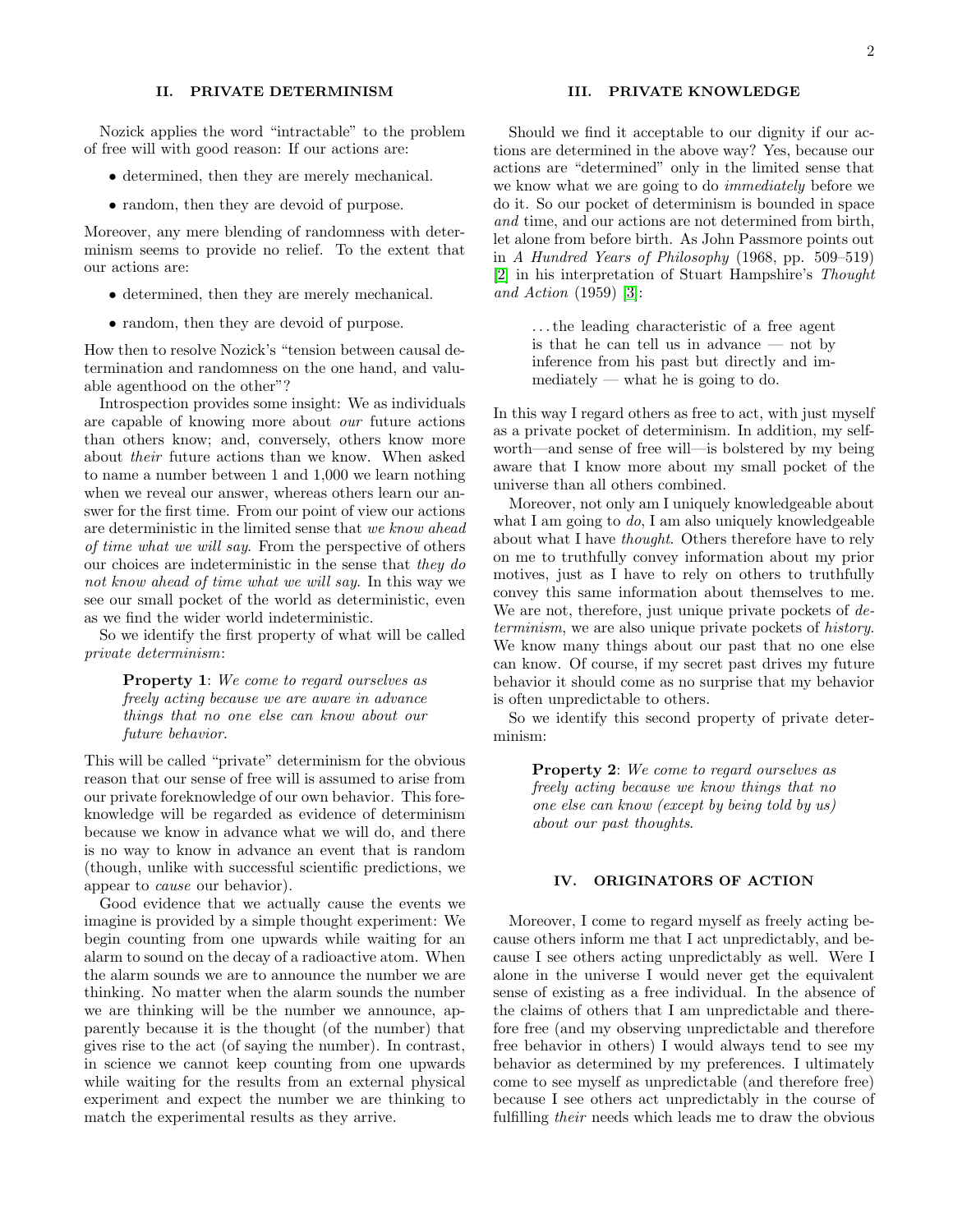inference that I am similarly unpredictable (and therefore free) when fulfilling my needs. I think: If they are free despite following internal motivations then so am I. And if my actions are determined by the past it is my (private) past, not the (public) past, that plays this role, where my private past is part of what defines me. In this way I come to view my preferences and ensuing actions as the exercise of free will.

So we identify this third property of private determinism:

> Property 3: Our sense of free will is formed when others react to our behavior with surprise even though our private knowledge tells us our behavior was determined by our preferences. Such surprised reactions, even when our behavior is (from our perspective) fully determined, lead us to infer that we exercise free will.

On the surface it is plausible to dismiss free will simply on grounds that our actions are determined by our personal preferences, which are in turn determined by our personal circumstances, and so on. And of course this leads us to suspect that we lack the dignity rightly required by Nozick. But in fact we retain our dignity in the face of the above argument by virtue of our preferences being private. We would only lose our dignity if our preferences were as well known to others as they are to ourselves, because then our behavior would be predictable to others, and we would rightly be regarded by others as lacking free will. In this way we see that our dignity ultimately derives from the privacy of our preferences, where we learn about this privacy only from our interactions with others. And if we do not exactly see ourselves as "originators of action", we can at least see ourselves as the origin of the private preferences that determine our public actions.

In practice I may first serially consult my senses (sight, hearing, taste, and so forth). Only then do I identify from among competing preferences my main preference *(inexplicably, I crave turnips)*. And only then do I take action (*I eat a turnip*). Although these steps may seem to be forced, their private character makes them correspond to the exercise of free will. Of course, at times I may be tempted to see myself as merely an "arena" in which actions occur that are determined by random preferences; but it is unlikely that others will see me that way. To others my unpredictable actions will seem to make me a true "originator of action".

Does this then resolve Nozick's "tension between causal determination and randomness on the one hand, and valuable agenthood on the other"? Possibly. By providing a solution to Nozick's problem that is neither deterministic nor random—because this varies with perspective—private determinism appears to neatly sidestep Nozick's dilemma.

## V. PUNISHMENT AND RESPONSIBILITY

We are now ready to address the issue of "punishment and responsibility", properly postponed as a "side issue"

by Nozick earlier.

Imagine a serial bully who goes on a rampage: The police never know who he is going to assault next. From their point of view his behavior is entirely (and disturbingly) random. Simply put, they see random beatings. Ultimately he is caught and confined to a cell. Thereafter his behavior becomes predictable from the point of view of the authorities. From the bully's perspective, however, the area over which he asserts free will shrinks to insignificance: He is moved from cell to cell against his will, so that even his own behavior becomes to him random.

This punishment is justified from the perspective of society because he has interfered with the free will of his victims. He imposed his will beyond his own area of local control into the corresponding areas of others. And because his behavior was "determined" only in the limited sense that he was aware of his own motivations and anticipated his own actions (something no one else was able to do) this form of determinism in no way undermines the ethics of imposing restrictions on his free will. That is to say, he cannot plead *external compulsion* as an extenuating circumstance because his behavior was not "causally determined" by external force (which would have made his behavior predictable). His behavior was "determined" only in the limited sense that he understood his own motivations and foresaw his own actions, even as others did not.

So we identify this fourth property of private determinism:

> Property 4: Private determinism is an unusual form of determinism in that it amplifies guilt rather than conferring innocence.

#### VI. INCAPACITY VERSUS DETERMINISM

One issue remains to be clarified and that is the distinction between incapacity and determinism. When we face an imminent calamity we usually ask: Can I prevent this disaster? And when we are powerless to prevent a disaster we may be led to think our entire future is determined. But clearly physical incapacity (powerlessness in the face of a overwhelming external event) must not be mistaken for philosophical determinism (a preordained outcome governing all events large and small alike). Capable people who mistake physical incapacity for philosophical determinism run the risk of failing to act solely because they believe all outcomes are predetermined. People who make this mistake would be predictable to others and so would not be seen by others as originators of action.